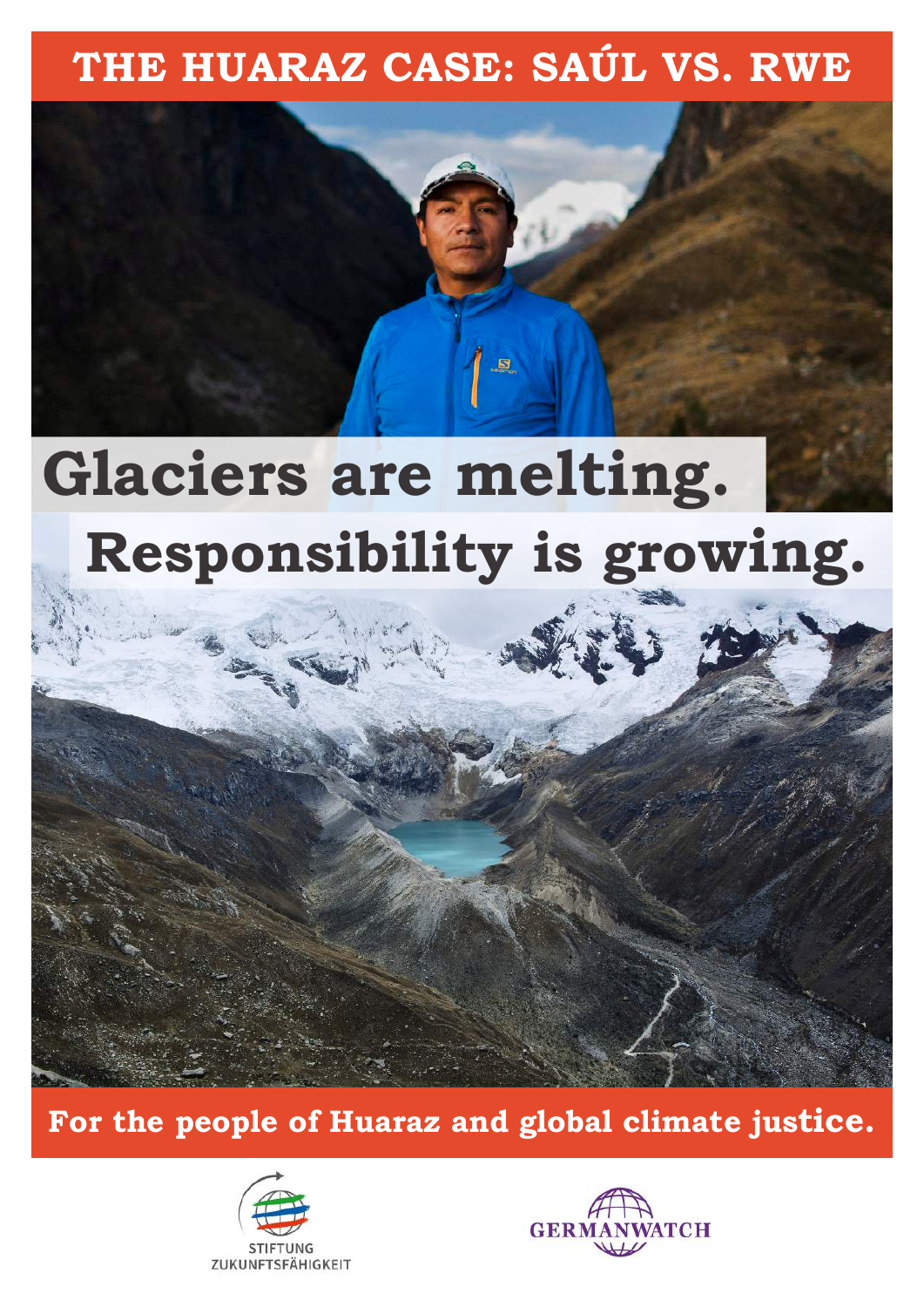#### **The Huaraz Case: Saúl vs. RWE**

#### **THE INITIAL SITUATION**

- The Peruvian farmer and mountain guide Saúl Luciano Lliuya has filed a lawsuit against RWE. Due to climatechange induced glacial retreat, a glacial lake above the Andean city of Huaraz has grown and threatens to overflow or even break its dam. Saúl Luciano Lliuya's house along with large parts of the city are at risk of a devastating flood that would affect up to 50,000 people in Huaraz.
- The energy company RWE, Europe's largest CO $_2$  emitter, is responsible for around half a percent of all industrial greenhouse gas emissions. Saúl Luciano Lliuya demands that the company cover around 0.5% of costs for safety measures at the glacial lake.
- This lawsuit is the first of its kind in the whole world to reach this stage. In an important step, the case entered the evidentiary phase which creates political leverage to establish new legal mechanisms for people affected by climate change.

You can find a very impressive 6-minute film with background information here (German/English/Spanish): **http://germanwatch.org/en/huaraz**

#### **OBJECTIVES OF THE LAWSUIT**

- 1. To hold polluters like RWE accountable and incite them to shift to less damaging business models.
- 2. To support the claimant and citizens of Huaraz in reducing the risk of a disastrous flood.
- 3. To bring about national and international political solutions for protecting those who are most vulnerable to climate change.
- 4. To develop new legal mechanisms for people affected by climate change – as leverage for political solutions.



*Saúl Luciano Lliuya (2nd from right) with friends and supporters in Bonn during the United Nations Climate Summit 2017 (COP 23).*



*The glacial lake Palcacocha with a makeshift pump discharge system in the foreground, which is not sufficient to avoid a dangerous tidal wave.*



*Highlighted in orange, the hazard map shows those city areas of Huaraz which are particularly threatened by high waters and a flood from the glacial lake Palcacocha (the arrow in the town center marks the location of the home of the Luciano Lliuya family).*



*A scientific study by the University of Texas at Austin ("Living under flood risk in Huaraz City: Hazards lie below glaciers") has calculated the specific threat situation (photo: "Flow-3D Simulation", www.vimeo.com/99250366).*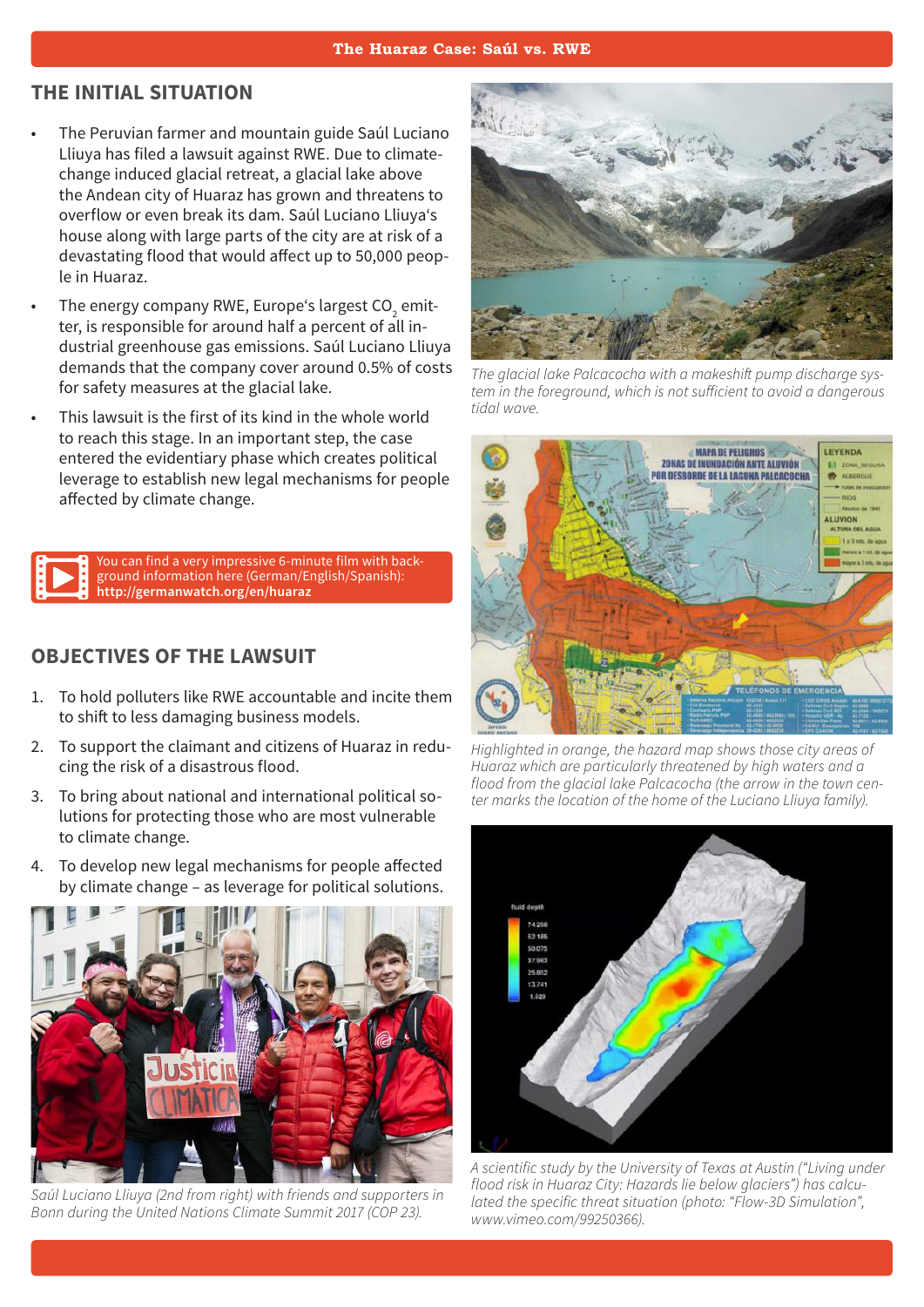#### **CHRONOLOGY OF THE "HUARAZ CASE"**

**24.11.2015:** Saúl Luciano Lliuya files the law suit which is classified by the District Court Essen as "a legal matter with fundamental significance".

**Juni 2016:** In its statement of defence, RWE disputes its responsibility for climate-change induced damage in the Andes and denies that Huaraz even faces a risk of flooding.

**24.11.2016:** The first oral hearing takes place amid great national and international interest – the decision is adjourned.

**26.01.2017:** Saúl Luciano Lliuya files an appeal before the Higher Regional Court Hamm against the negative ruling of the Regional Court Essen of December 15th 2016.

13.11.2017: Parallel to the political negotiations at the UN Climate Summit in Bonn, the oral hearing of the appeal submitted by Saúl Luciano Lliuya takes place.

The Higher Regional Court Hamm states clearly that large emitters such as RWE are liable for supporting people in poorer countries affected by climate change. The climatesuit of Saúl Luciano Lliuya will therefore enter into the next phase.

**30.11.2017:** The Higher Regional Court Hamm announces its decision to enter into the evidentiary stage, thereby writing legal history. Comprehensive expert reports can be expected.

**25.02.2018** and **14.03.2018:** The Higher Regional Court of Hamm clearly rejects two statements of objection filed by RWE's lawyers against the Court's Order for the Hearing of Evidence and states once again: climate damages can give rise to corporate liability.

**September 2018:** The experts selected by the Higher Regional Court of Hamm accept their appointment. They will advise the judges on the question of whether there is a serious threat of impairment to the plaintiff 's property. If this question is answered positively, the court will assess evidence regarding the defendant's partial responsibility for this impairment due to RWE's CO<sub>2</sub> emissions.

**February 2021:** A groundbreaking attribution study by researchers from Oxford and the University of Washington concludes that around 95% of glacial retreat at Lake Palcacocha above the plaintiff's house is due to anthropogenic climate change.

**Currently:** To examine the issue of flood risk to the plaintiff's property, the court is planning a visit to Peru. This was delayed due to the Coronavirus pandemic and is planned for late 2021 or early 2022.

#### **MEDIA RESPONSE**

There have been reports on the "Huaraz Case" all around the world – online, on TV and in printed media.

Many big media in Germany and the world reported about this topic. The following is a tiny selection:

- The New York Times, www.tinyurl.com/ybsdboxg
- The Washington Post, www.tinyurl.com/ycxzdvl4
- Deutsche Welle, www.tinyurl.com/ycxr8oee
- TIME Magazine, www.tinyurl.com/yd5838g6
- The Guardian, www.tinyurl.com/ycruq233



*13 November, 2017: at the Higher Regional Court Hamm, Saúl Luciano Lliuya and his lawyer Roda Verheyen explained their expectations of the hearing to the press. At the time, nobody knew that their expectations would be exceeded with an unequivocal ruling by the judges.*



*On September 23rd 2018, Saúl Luciano Lliuya was honored with the Citizens' Prize of Kassel, "The Glass of Reason". Climate researcher Hans Joachim Schellnhuber and economist Claudia Kemfert praised the Peruvian's achievements for climate justice.*